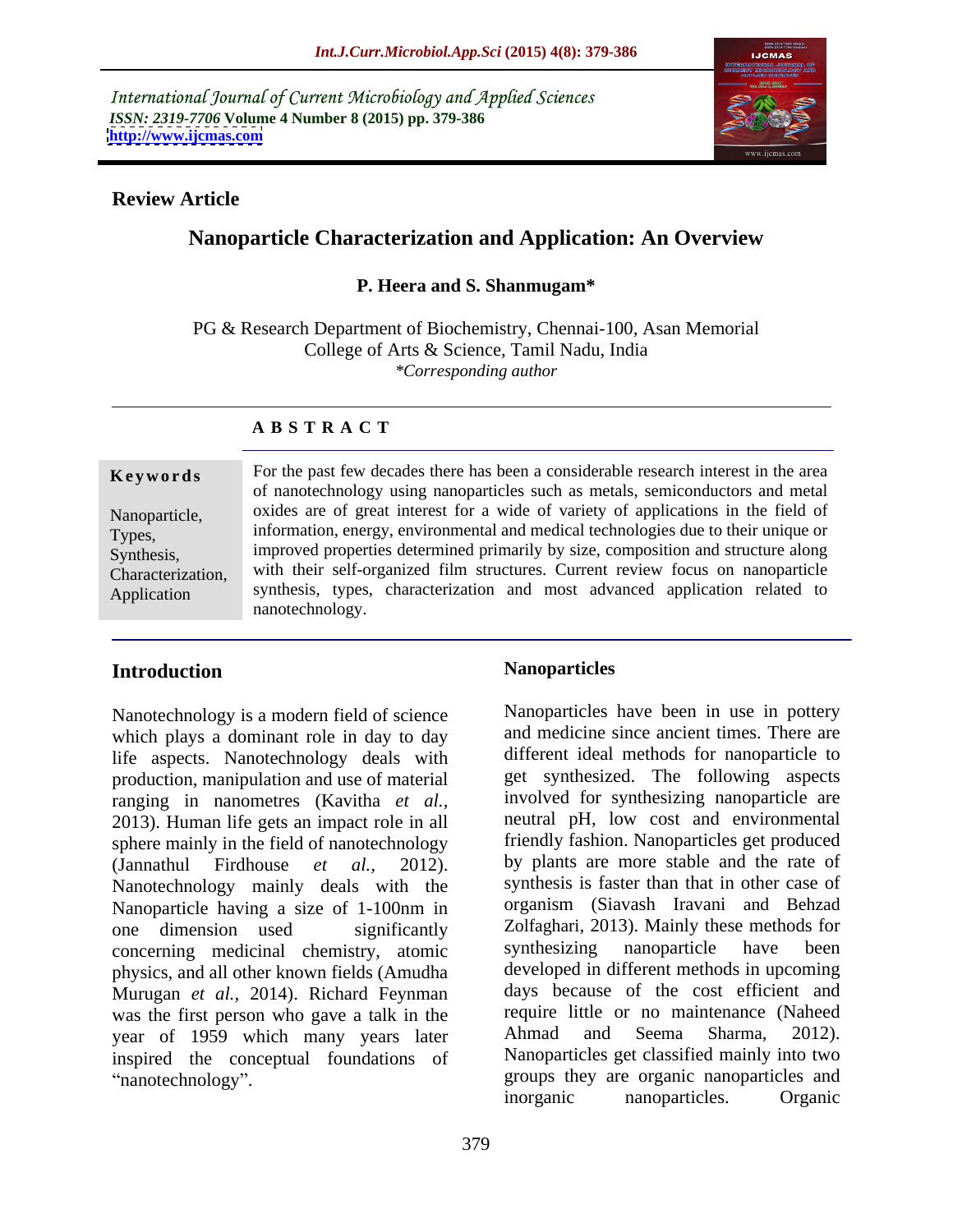nanoparticles are carbon nanoparticle and inorganic nanoparticles are magnetic nanoparticle, semiconductor nanoparticle Solid lipid nanoparticles (Sonali Pradhan, 2013).

science, etc., the search terms included Carrier system (Abhilash, 2010).<br>nanotechnology, nanoparticles, nanomedicine, etc., as well as the additional<br>keywords to capture preparation, types, keywords to capture preparation, types,

In the field of Modern material science useful in the field of reagent and tool in Inorganic nanoparticle has been developed various scientific disciplines. Since many the role based upon their unique physical properties and particularly in biotechnology. Based upon these two factors of inorganic nanoparticles they have certain physical properties that mainly include size- Food and farming industries liposomes dependent optical, magnetic, electronic, and involved in encapsulation to grow delivery catalytic properties. Bio related application are involved for the preparation of these interesting nanoparticles like iron oxides, gold, silver, silica, quantum dots etc (Ladj *et al.,* 2013). Novel physical properties mainly related because of their size approaches A nanocrystal is a type based upon material nanometer scale dimension (Mark Asta *et*  particle having at least one dimension

in the field of research. The dispersion of coating comprised of surfactant or preformed polymers and the polymerization combination of surfactants. of monomers are two strong strategies mainly involved for preparation (Prasad Rao **Nanotube** and Kurt Geckeler,  $2011$ ).  $10-1000$ nm it is the range of size involved with solid

particles (Nagavarma *et al.,* 2012).

### **Solid lipid nanoparticles**

**Materials and Methods** Solid lipid nanoparticles played a dominant The literature search for this review used the systems to emulsions, liposomes and various databases like PubMed, web of polymeric nanoparticles as a colloidal For controlling the drug delivery in 1990's role. There are certain alternate carrier Carrier system (Abhilash, 2010).

### **Liposomes**

SEM, XRD etc., Liposomes are one of the methods based **Types of nanoparticles** Structure of liposomes consists of one or **Inorganic nanoparticles:** sphere-shaped vesicles to carry compound upon the different types of nanoparticles. more phospholipid bilayers and they are of interest. Today liposomes have been features involved in liposome they made their own way in the market. Cosmetic and pharmaceutical industries numerous molecules act as a carrier, and in the field of system that can entrap unstable compounds (Abolfazl Akbarzadeh *et al.,* 2013).

# **Nanocrystal**

*al.,* 2007). smaller than 100 nanometres and mainly **Polymeric nanoparticles** poly-crystalline arrangement (Jens-Uwe *et*  Polymeric nanoparticle it is also a type of around hundreds or thousands of molecules nanoparticle. In the recent year polymeric that combine in a crystalline form, nanoparticle has a tremendous development composed of pure drug with only a thin composed of atoms in either a single or *al.,* 2008). Nanocrystals are aggregates of coating comprised of surfactant or combination of surfactants.

### **Nanotube**

A nanotube is a nanometer scale tube like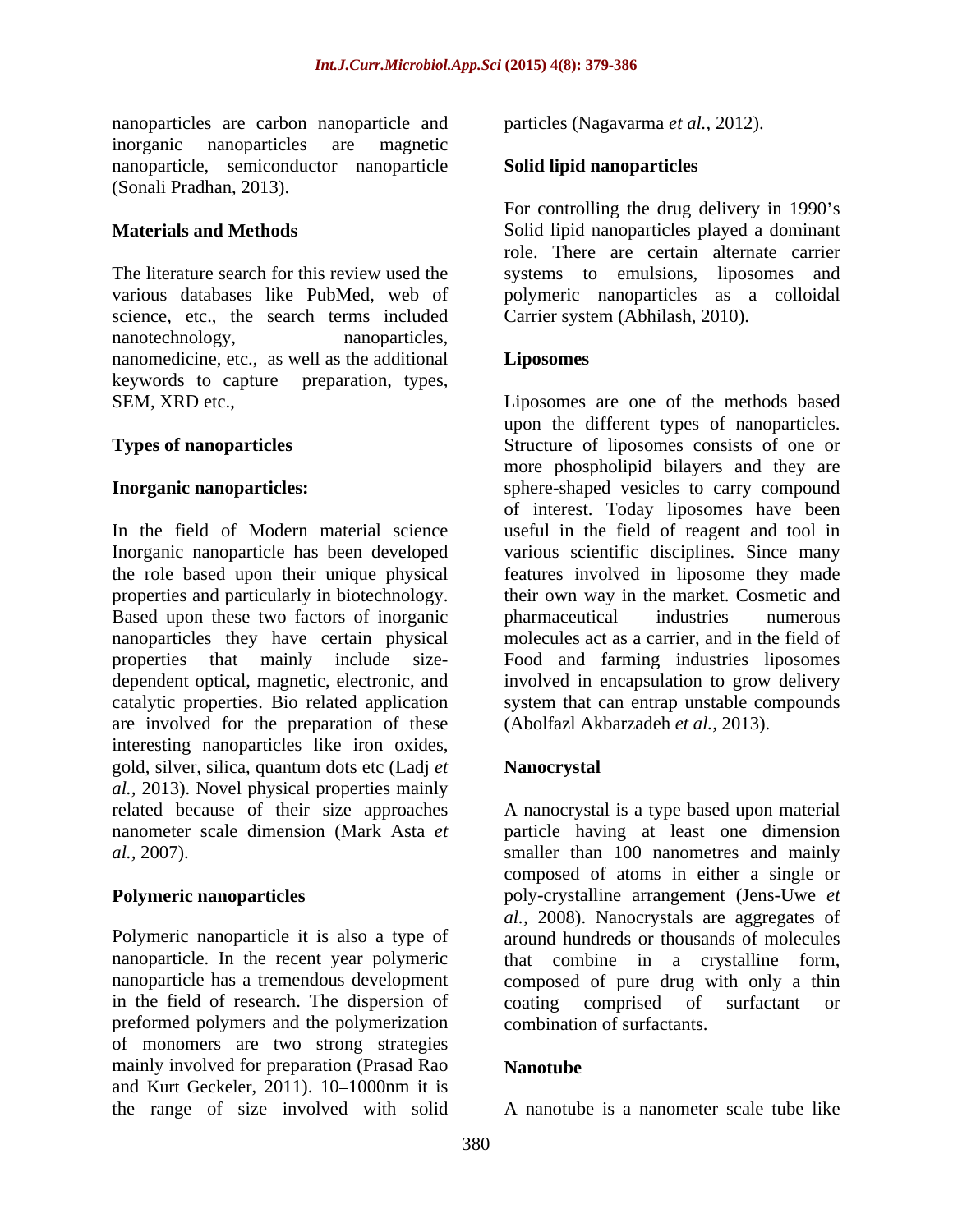structure. Nanotubes are members of the at the molecular level and maintaining fullerene structural family. Their name is precise control of derived from their long, hollow structure with the walls formed by one-atom-thick Molecular structure (Prathna *et al.*, 2010). sheets of carbon called graphene. These sheets are rolled at specific and discrete In Top down process bulk material is ("chiral") angles and the combination of the rolling angle and radius decides the process atom is processed to nuclei and nanotube properties; for example, whether finally to nanoparticles these are the process the individual nanotube shell is a metal or employed for the synthesis of nanoparticles. semiconductor. Nanotubes are categorized as single-walled nanotubes (SWNTs) and **Nanoparticle synthesis- Physical and**

Structure of dendrimers has a well-defined substrate to form a film or used to synthesize size, shape and defined molecular weight and also Dendrimers are hyper-branched, nanoscales synthetic Polymers. Molecular chemistry and polymer chemistry both<br>exhibit well-defined characteristics features

Traditionally nanoparticles were produced only by physical and chemical methods. Some of the commonly used physical and **Chemical reduction**: Sodium borohydride, chemical methods are ion sputtering, solvothermal synthesis, and sol gel some of the commonly used reducing agents technique. Basically there are two in which the ionic salts get involved in approaches for nanoparticle synthesis reduction process by an appropriate medium namely the Bottom up approach and the Top in the presence of surfactant were involved down approach. using reducing agents are used.

In the Top down approach, scientists try to formulate nanoparticles using larger ones to direct their assembly. The Bottom up materials from a solid surface. Absorbed approach is a process that builds towards laser energy and evaporates mainly involves larger and more complex systems by starting when the material is heated at low laser flux.

precise control of

converted to fine particle in Bottom up

### multi-walled nanotubes. The contraction of the chemical methods of the contraction of the contraction of the contraction of the contraction of the contraction of the contraction of the contraction of the contraction of the **chemical methods**

**Dendrimers Sol-gel technique:** In Sol-gel technique Dendrimers arise from two Greek words: precursor involved in chemical solution that Dendron" meaning tree and "Meros" mainly used for the fabrication of metal meaning part. The same oxides hence it is a chemical technique. The meaning part. discrete particles are integrated network precursor sol can be either deposited on the powders.

globular, monodisperse, three dimensional **Solvothermal synthesis:**In Solovothermal exhibit well-defined characteristics features temperatures above their boiling points and of Dendrites (Anirudha Malik *et al.,* 2012). in the condition of under pressure at **Strategies used to synthesize** reaction does not involve in lower **nanoparticles** and temperature because the solubility of synthesis process the polar solvents are involved in different condition like at versatile low temperature. Hence the reaction get significantly increases in Solovothermal condition.

hydrazine hydrate and sodium citrate are

**Laser ablation**: The laser ablation laser beam is a technique that used for removing when the material is heated at low laser flux.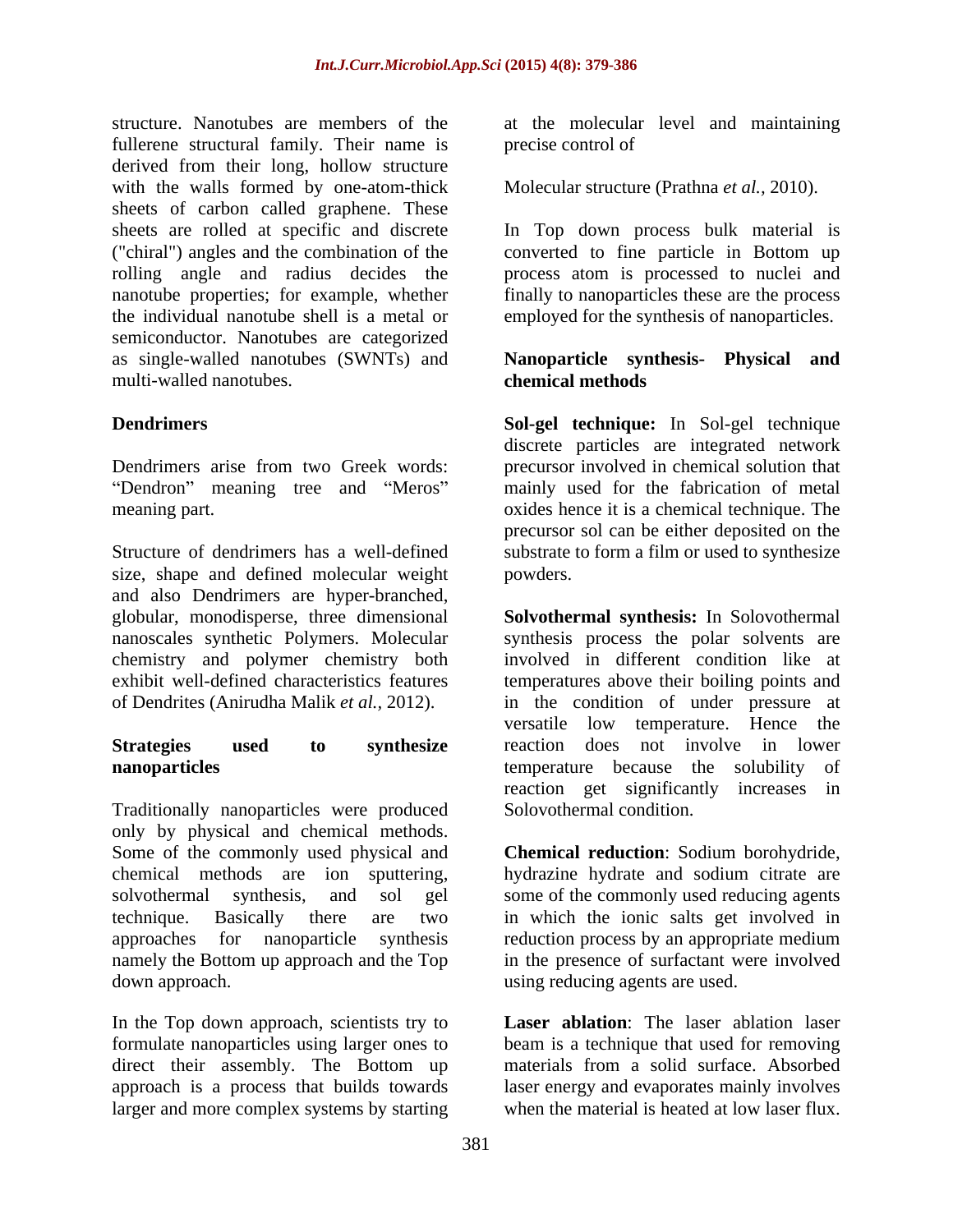nanotubes can be produced by this method. The measurement of the UV-visible

**Inert gas condensation**: In inert gas peak like 410nm when treated with the condensation there is an ultra-high vacuum Nerium Obander plant extract after addition chamber filled with helium or argon gas at of aqueous 1mM Silver nitrate solution typical pressure of few 100 Pascal's where (Subbaiya *et al., 2014)*. In case of different metals are evaporated in separate Azadirachta indica get synthesized with Iron crucibles inside. As a result of inter atomic nanoparticles by the indication of suitable collisions with gas atoms in chamber, the surface Plasmon resonance with high band evaporated metal atoms lose their kinetic intensities and peaks was found through energy and condense in the form of small UV-visible spectroscopy at the range of 216 crystals which accumulate on liquid nitrogen 265 nm (Monalisa Pattanayat and Nayak, filled cold finger. Example gold nanoparticles have been synthesized from gold wires**.** Synthesis using bio organisms is compatible with the green chemistry principles. Environmental friendly, non-X-ray diffraction is a conventional technique toxic and safe reagents are mainly involved for determination of crystallographic in green synthesis of nanoparticle. structure and morphology. There is increase

### **Biosynthesis of nanoparticles** constituent.

nanoparticles by  $-$  SEM, TEM, XRD, FTIR, EXD, Purification and its application. There are basic steps involved in the biosynthesis of nanoparticles (Kavitha *et al.,*2013;

solution and the amount of absorbed light is and the absorbance is measured at each wavelength. The absorbance can be used to

The material is converted to plasma in case measure the concentration of a solution by of higher flux. For example Carbon using Beer-Lamberts Law. The optical measurement of UV-visible spectrophotometer has different absorbance of aqueous 1mM Silver nitrate solution 2013).

# **X-ray diffraction (XRD) analysis:**

for determination of crystallographic or decrease in intensity with the amount of constituent.

For the biosynthesis of nanoparticle - This Technique is used to establish the Preparation of botanical extracts, metallic nature of particles gives Bioreduction depends on reaction mixture information on translational symmetry size and incubation time, Nanoparticles and shape of the unit cell from peak formation analysed by UV-Visible positions and information on electron spectroscopy, Characterization of density inside the unit cell, namely where metallic nature of particles gives the atoms are located from peak intensities.

Jitendra *et al.*, 2014). radiation and  $\lambda = 1.5406$  Å. Crystallite size is **Characterization of nanoparticle**  $\beta$  cos  $\theta$  Where CS is the crystallite size **UV-visible absorption spectroscopy:** half maximum [FWHM] Full width at half Absorbance spectroscopy is used to  $= 1.5406 \times 10-10$ , Cos  $\theta =$  Bragg angle. Xdetermine the optical properties of a ray diffraction analysis with various solution. A Light is send through the sample nanoparticles has been studied by various measured. When the wavelength is varied crystallinity of the prepared sample (Yelil  $XRD$  patterns were calculated using  $X<sup>2</sup>$  per Rota flex diffraction meter using Cu K calculated using Scherrer equation  $CS = K\lambda$ Constant  $[K] = 0.94 \beta$  is the full width at maximum in radius [ $\beta$ ] = FWHM x  $\pi/180 \lambda$ research workers to find the high Arasi *et al.,* 2012).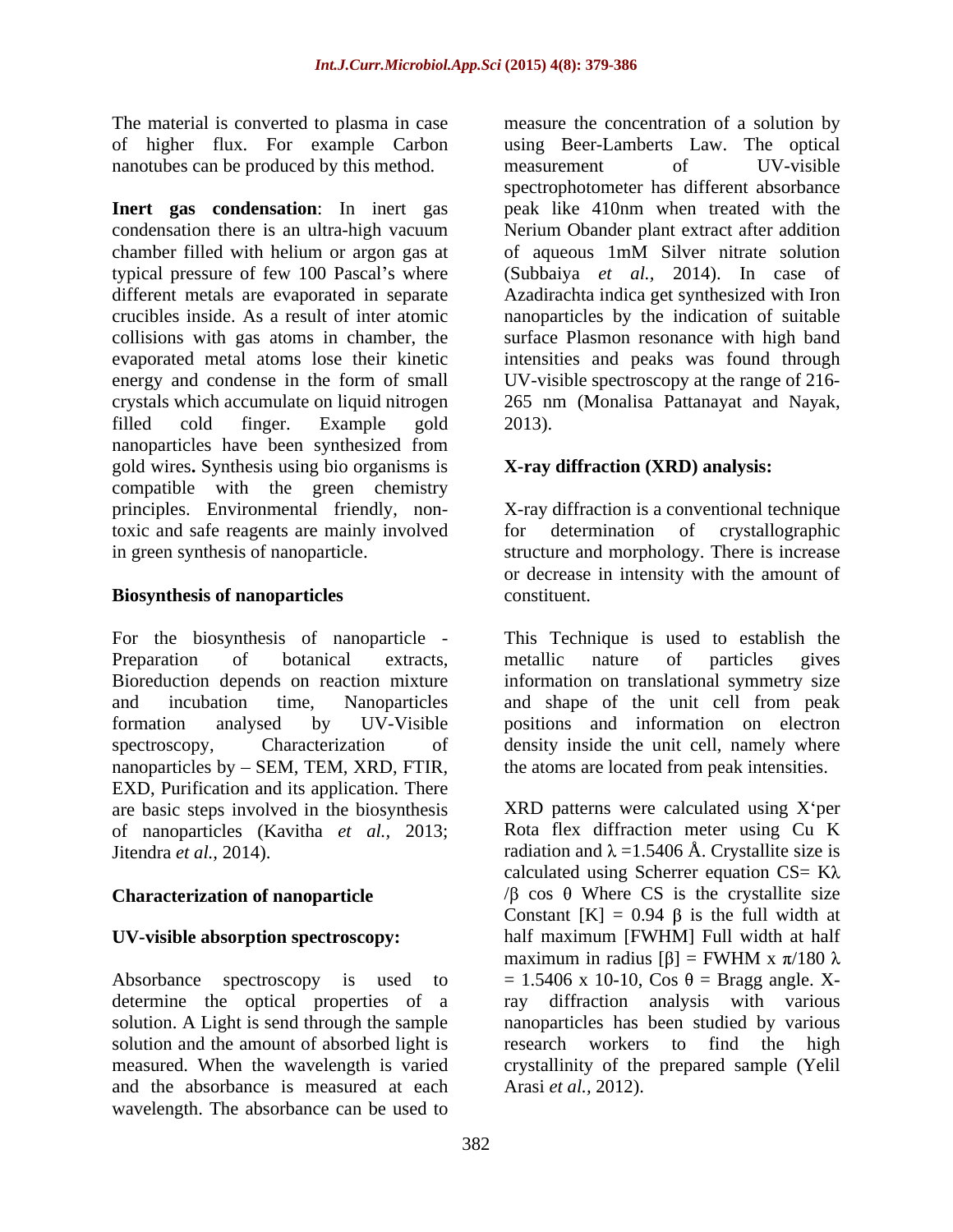### **Fourier Transform Infrared [FTIR] spectroscopy**

Measures infrared intensity *vs.* wavelength reflect the well-known dependence of employing various leaf extract was analysed by photon. Because electrons can be (Amudha Murugan *et al.,* 2014).

Mainly used for morphological studies of down to 1nm (Asim Umer et al., 2012). nanoparticles. Many researchers used these techniques to show that the synthesized nanoparticles were more or less uniform in

# **Transmission electron microscopy** (**TEM**)

Transmission electron microscopy is a device, such as a fluorescent screen, on a field of Biomedicine (Varahalarao

TEM forms a major analysis method in a range of scientific fields, in both physical and biological sciences. TEMs find **Application of nanoparticle in drug** application in cancer research, virology, delivery materials science as well as pollution,

### **Scanning electron microscope:**

of light, it is used to determine the nature of determine the size, shape & morphologies of associated functional groups and structural formed nanoparticle SEM gives highfeatures of biological extracts with resolution images of the surface of a sample nanoparticles. The calculated spectra clearly is desired. The scanning electron microscope nanoparticle optical properties. The green microscope, but it measures the electrons synthesized silver nanoparticle by scattered from the sample rather than using Fourier Transform Infrared [FTIR] accelerated by an electric potential, the Spectroscopy showed characteristic peaks. Wavelength can be made shorter than the **Microscopic techniques** times. Measures the particle size and These techniques namely SEM and TEM coated sample involved and the sensitivity The characterization of Scanning electron analysis is employed to works as same principle as an optical photon. Because electrons can be one of photons. This makes the SEM capable of magnifying images up to 200.000 characterization, Conductive or sputter coated sample involved and the sensitivity down to 1nm (Asim Umer *et al.,* 2012).

### **Applications of nanotechnology**

size and shape (Shobha *et al.,* 2014). The main application involved in use of microscopy technique in which a beam of decade and also nanoparticle created a huge electrons is transmitted through an ultra-thin interest due to their very small size and large specimen, interacting with the specimen as it surface-to-volume ratio, and they display passes through. An image is formed from absolutely novel uniqueness contrast to the the interaction of the electrons transmitted large particles of bulk material (Jitendra through the specimen; the image is Mittal *et al.,* 2014). Very recently, magnified and focused onto an imaging nanoparticles have gained significance in the layer of photographic film, or to be detected Vadlapudi *et al.,* 2013). Nanoparticles have by a sensor such as a CCD camera. <br>potential application in medical field nanoparticles for biomedical applications, such as drug and gene delivery, cancer treatment and diagnostic tools, food etc. has been extensively studied throughout the past field of Biomedicine (Varahalarao including diagnostics and therapeutics (Rajshri *et al.,* 2007).

# **delivery**

nanotechnology, and semiconductor Nanoparticle involved in drug delivery - The nanoparticle get entrapment of drugs are Nanoparticle involved in drug delivery - The nanoparticle get entrapment of drugs are either enhanced delivery to, or uptake by,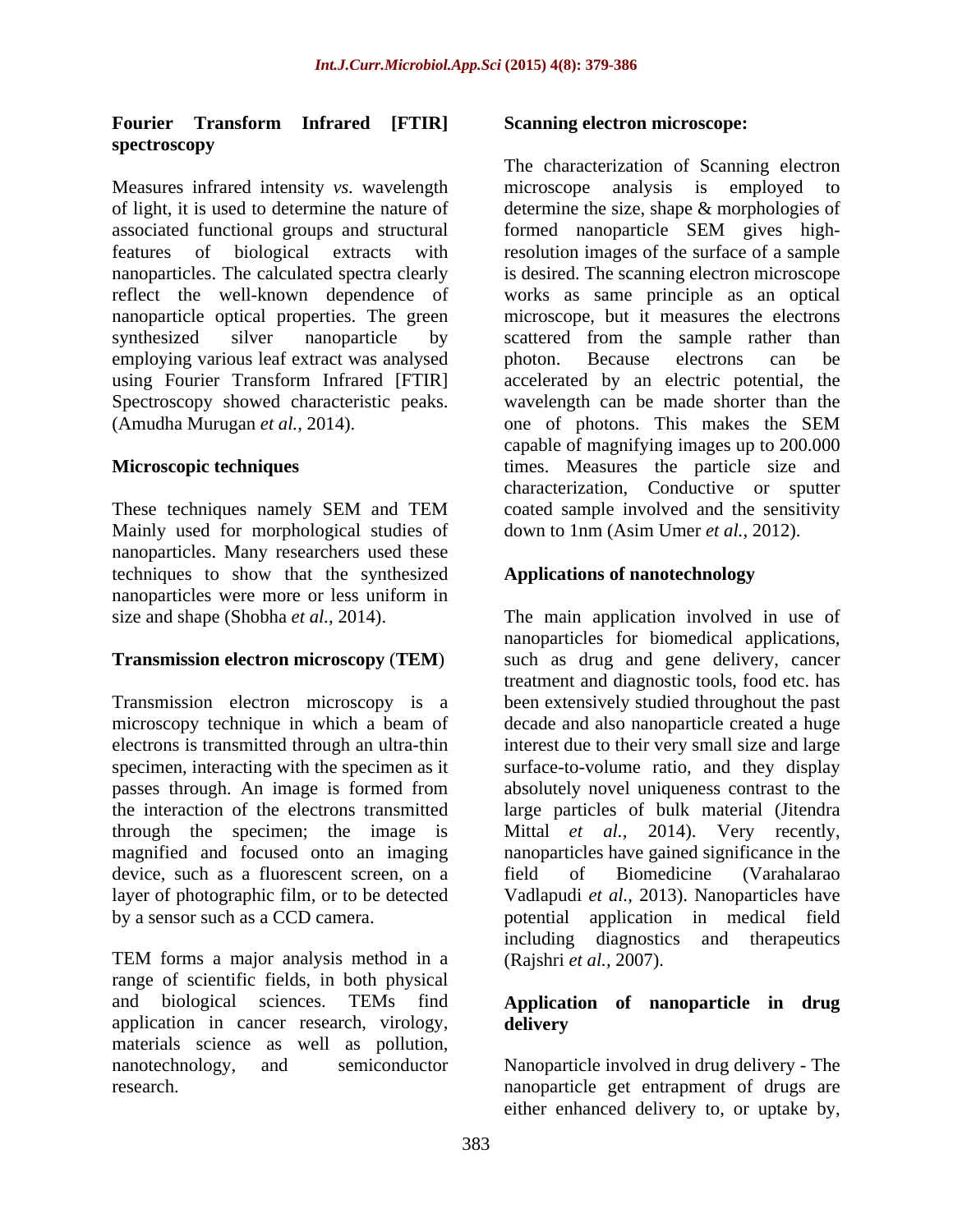Nanofood is a term used to describe foods including quantum dots and some of what is that use nanotechnology techniques, tools or called "natural nanoparticles" (Bououdina *et* manufactured nanomaterials that have been *al.,* 2013). The unique up conversion added during cultivation, production, process of UCNPs may be utilized to processing or packaging. There are several purposes for the development of nanofood. for applications in cancer treatment (Liang These include improvement of food safety, Cheng et al., 2013). enhancement of nutrition and flavor, and cutting production and consumer costs. In addition, nanofood provides various benefits all areas of the food chain from agricultural environmental engineering, chemical

Gene delivery it is a technique that plays a employ viral vectors like retroviruses and bio *et al.,* 2011) methods of their use increase continually.

# **Application of nanoparticle in cancer**

nanoparticle systems currently investigated

target cells and/or a reduction in the toxicity and explored for biomedical applications of the free drug to non-target organs (Wim with some particular emphasis for cancer H De Jong and Paul JA Borm, 2008). therapeutics; hence some precious metals **Applications of nanoparticles in food** Ag) and some magnetic oxides (in particular (mainly gold and silver systems, Au, and magnetite  $Fe<sub>3</sub>O<sub>4</sub>$  received much interest activate photosensitive therapeutic agents Cheng *et al.,* 2013).

# **Other applications of nanoparticles**

by which include health promoting In recent years nanoparticles are involved additives, longer shelf lives and new flavor with new applications in areas like varieties The application of nanotechnology information & communication technology, in food is rapidly emerging and is involving power engineering, industrial engineering, applications to food processing and industry, medicine, in pharmaceuticals and enhancing bioavailability of nutrients. cosmetics etc. For decades some nanoscale **Application of nanoparticle in gene** are usedin window glass, sunglasses, car **delivery** bumpers, paints), whereas others are newly vital role that can efficiently introduce a explosives, propellants and pyrotechnics or gene of interest in order to express its their applications are currently under encoded protein in a suitable host or host development (e.g. in batteries, solar cells, cell. Now a day, there are different types of fuel cells, light sources, electronic storage primary gene delivery systems that mainly media, display technologies, bioanalysis and adenoviruses, nucleic acid electroporation, medical implants and new organs). All in and nucleic acid transfection (Daisuke Kami all, the number of nano products and environmental engineering, chemical materials have been involved (for e.g. they discovered are used as sunscreens and cosmetics, textiles, coatings, sports goods, detectors, drug delivery systems,

**treatment** and built a data base of nanoparticles. This There are a variety of nanoparticle systems based upon the characterization methods, currently under investigation to be applied in types, protocols based upon Strategies used biomedical with the emphasis on cancer to synthesize nanoparticles and wide range therapeutics. There are a variety of of applications. Our study concludes that This paper has reviewed recent knowledge review provides an overview of nanoparticle nanoparticle has a tremendous growth in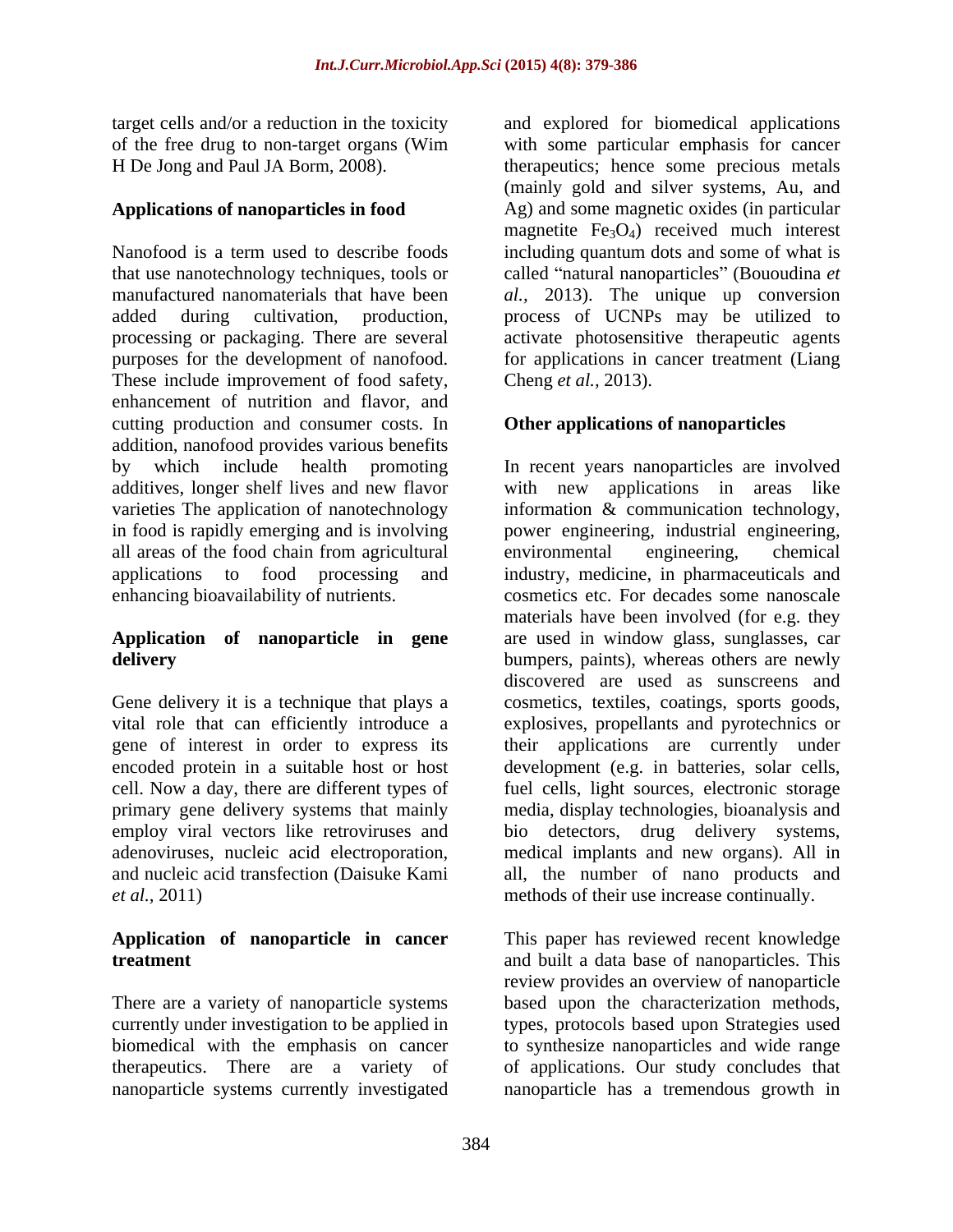recent years. A wide range of opportunities or upcoming projects are available some of  $12(6)$ : 3705–3722. effectiveness. For example nanoparticle synthesis using plant sources is largely adopted due to its eco-friendly nature and

- Abhilash, M. 2010. Potential applications of Nanoparticles. *Int. J. Pharma Bio Sci.,*
- 
- Shanmugasundaram, 2014. 2(6): 66–76.
- Anirudha Malik, Sudhir Chaudhary, Garima Dendrimers: a tool for drug delivery.
- Asim Umer, Shahid Naveed, Naveed
- Bououdina, M.S., Rashdan, J.L., Bobet, Y., characterization, and applications. *J.*
- Daisuke Kami, Shogo Takeda, Yoko Watanabe, Masashi Toyoda, 2011. Application of magnetic nanoparticles

to gene delivery. *Inte. J. Mol. Sci.,* 12(6): 3705 3722.

- the nanoparticles get synthesized are cost Jannathul Firdhouse, M., Lalitha, P., and cost effectiveness etc., (R. Br). *Der Pharma Chemica,* 4(6): Shubashini, K., Sripathi, 2012. Novel synthesis of silver nanoparticles using leaf ethanol extract of *Pisonia grandis* 2320 2326.
- **References** Jens-Uwe, A., Junghanns, H., Rainer H. Müller, 2008. Nanocrystal technology, drug delivery and clinical applications. *Int. J. Nanomed.,* 3(3): 295-310.
- 1(1). Jitendra Mittal, Amla Batra, Abhijeet Singh Abolfazl Akbarzadeh, Rogaie Rezaei- and Madan Mohan Sharma, 2014. Sadabady, Soodabeh Davaran, Sang Woo Joo, Nosratollah through plant as nanofactories. *Adv.*  Zarghami,Younes Hanifehpour, *Natural Sci. Nanosci. Nanotechnol.,* 5: Mohammad Samiei, Mohammad Phytofabrication of nanoparticles 10.
- Kouhi, Kazem Nejati-Koshki, 2013. Kavitha, K.S., Syed Baker, Rakshith, D., Liposome: classification, preparation, Kavitha, H.U., Yashwantha Rao, H.C., and Applications. *Nanoscale Res.* Harini B., Pand Satish, S. 2013. Plants Lett., 8: 102. **Lett.** as green source towards synthesis of Amudha Murugan, Krishna Kumara, nanoparticles. *Int. Res. J. Biol. Sci.,*  $2(6)$ : 66–76.
	- Biosynthesis and characterization of Ladj, R., Bitar, A., Eissa, M., Mugnier, silver nanoparticles using the aqueous Y., Le Dantec, R., Fessi, H., extract of *vitex negundo. linn. World J.* Elaissari, A. 2013. Individual *Pharm. pharm. Sci.,* 3(8): 1385–1393. inorganic nanoparticles: preparation, Garg, Avnika Tomar, 2012*.* biomedical diagnostic applications. *J.* Ladj, R., Bitar, A., Eissa, M., Mugnier, Y., Le Dantec, R., Fessi, H., Elaissari, A. 2013. Individual functionalization and *in vitro Mater. Chem. B, 1: 1381-1396.*
	- *Adv. Biol. Res.,* 6(4): 165–169. Liang Cheng, Chao Wang, Zhuang Liu, ramzan, 2012. Selection of a suitable their composite nanostructures for method for the synthesis of copper biomedical imaging and cancer nanoparticles, *World Sci. Publ.* therapy. *Nanoscale*, 5: 23–37. Liang Cheng, Chao Wang, Zhuang Liu, 2013. Upconversion nanoparticles and biomedical imaging and cancer
	- *Company*, 7(5): 18. Mark Asta, Susan M. Kauzlarich, Kai Liu, Ichiyanagi, 2013. Nanomaterials for Osterloh inorganic nanoparticles biomedical applications: synthesis, Alexandra Navrotsky, Frank, E. 2007. unique properties and novel applications. *Mater. Matters,* 2(1)*.*
	- *Nanomater.,* Pp. 240 8501. Monalisa Pattanayak, Nayak, P.L. 2013. Itakura, Satoshi Gojo, Masatoshi Green synthesis and characterization of zero valent iron nanoparticles from the leaf extract of *Azadirachta indica* (Neem). *World J. Nano Sci. Technol.,*